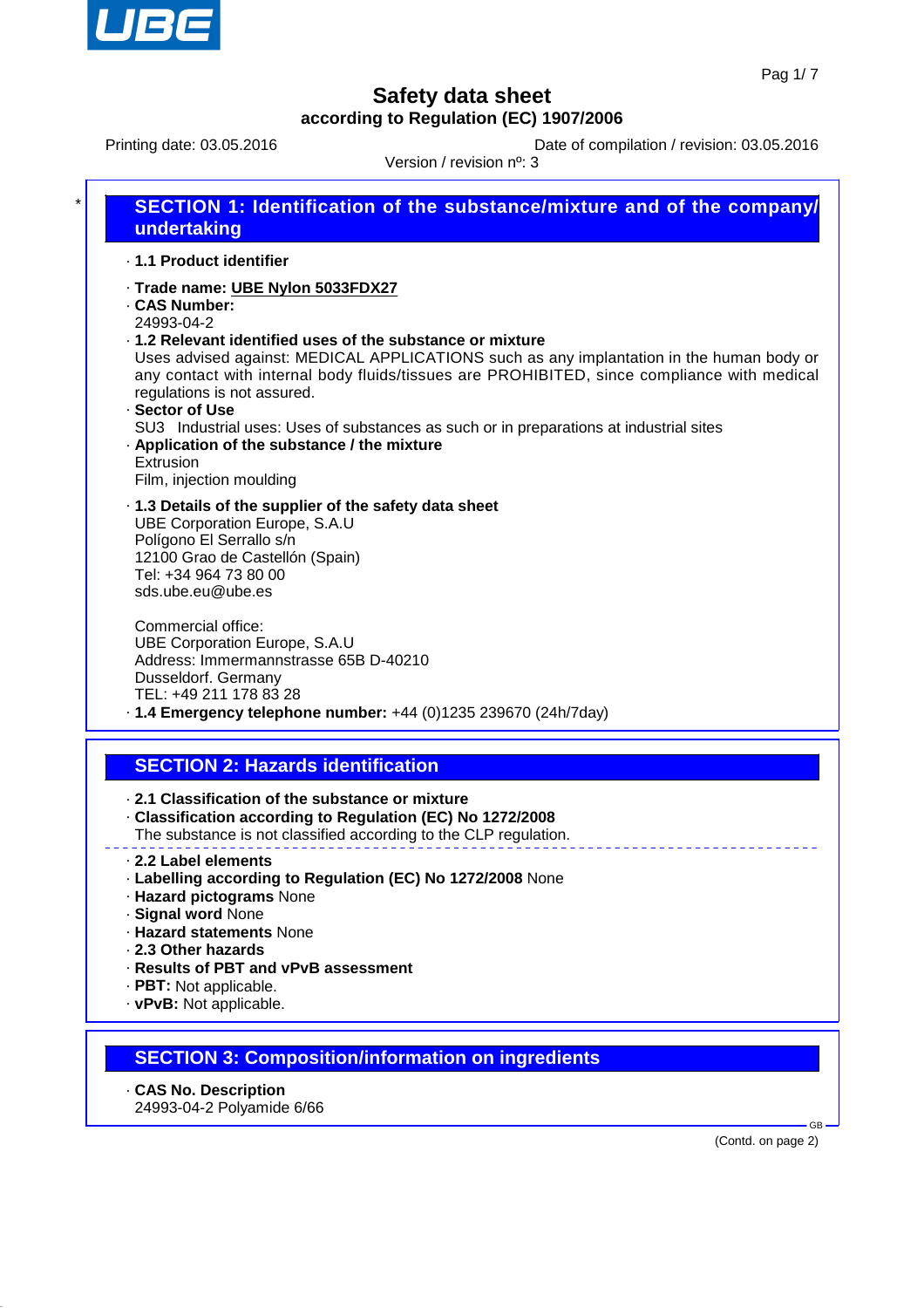

Printing date: 03.05.2016 **Date of compilation / revision: 03.05.2016** 

Version / revision nº: 3

**Trade name: UBE Nylon 5033FDX27**

### **SECTION 4: First aid measures**

· **4.1 Description of first aid measures** · **General information:** Immediately remove any clothing soiled by the product. Take affected persons out into the fresh air. Seek medical treatment.

### · **After inhalation:**

If exposed to vapors from heating and molding material , remove to fresh air .

If symptoms, coughing and discomfort in nose and throat remain, get medical attention.

#### · **After skin contact:**

Immediately wash with water and soap and rinse thoroughly.

- If redness, itching or burning sensation develops, get medical attention.
- After contact with the molten product, cool rapidly with cold water.
- Do not pull solidified product off the skin.

Seek medical treatment.

#### · **After eye contact:**

Inmediately flush exposed area with copious amounts of tepid water for at least 15 minutes If redness, itching or burning sensation develops, do not rub eyes and immediately get medical attention.

#### · **After swallowing:**

Rinse out mouth and then drink plenty of water.

Do not induce vomiting; call for medical help immediately.

· **4.2 Most important symptoms and effects, both acute and delayed** At molding state, expected to cause burns to skin.

 Irreversible dermatitis will occur if you do not wash affected skin immediately and thoroughly. · **4.3 Indication of any immediate medical attention and special treatment needed**

Treatment: Treat according to symptoms (decontamination, vital functions), no known specific antidote.

### **SECTION 5: Firefighting measures**

- · **5.1 Extinguishing media** · **Suitable extinguishing agents: Water** Fire-extinguishing powder Carbon dioxide Use fire extinguishing methods suitable to surrounding conditions. · **For safety reasons unsuitable extinguishing agents:** Not known · **5.2 Special hazards arising from the substance or mixture** In case of fire, the following can be released: Carbon monoxide (CO) Carbon Dioxide (CO2) Under certain fire conditions, traces of other toxic gases cannot be excluded, e.g.: Hydrogen cyanide (HCN) Ammonia (NH3) · **5.3 Advice for firefighters** · **Protective equipment:**
	- Firefighters should wear appropriate protective equipment Mouth respiratory protective device.
- · **Additional information** Cool endangered receptacles with water spray.

(Contd. on page 3)

GB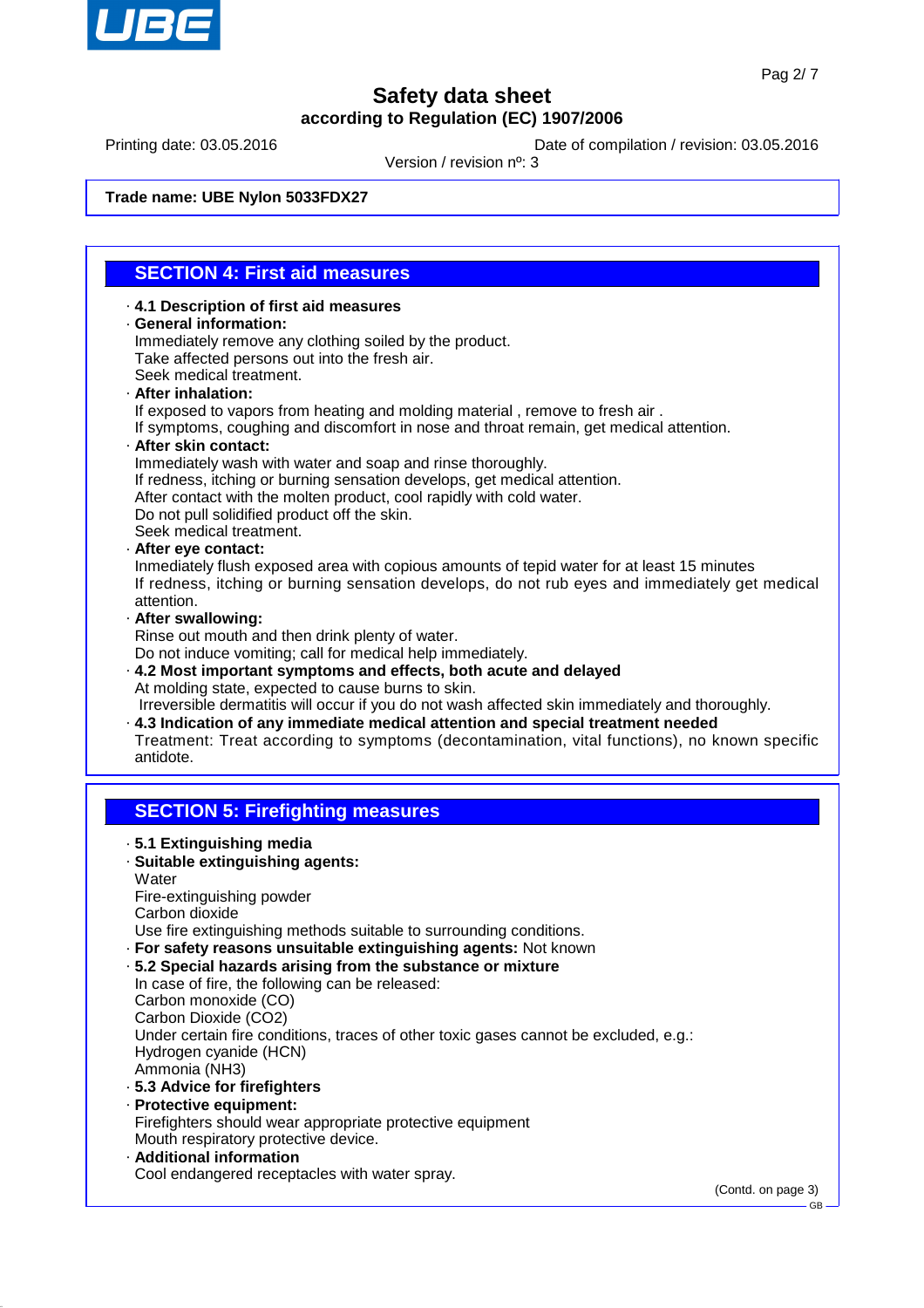

Printing date: 03.05.2016 **Date of compilation / revision: 03.05.2016** 

Version / revision nº: 3

**Trade name: UBE Nylon 5033FDX27**

Collect contaminated fire fighting water separately. It must not enter the sewage system.

### **SECTION 6: Accidental release measures**

- · **6.1 Personal precautions, protective equipment and emergency procedures** Stop leak if you can do so without risk Remove combustible materials Ensure adequate ventilation Use personal protective equipment as indicated in paragraph 8
- · **6.2 Environmental precautions:** Do not allow to enter sewers/ surface or ground water.
- · **6.3 Methods and material for containment and cleaning up:** Sweep up to prevent slipping on polymer pellets

Send for recovery or disposal in suitable receptacles.

- Dispose contaminated material as waste according to item 13.
- · **6.4 Reference to other sections** See Section 7 for information on safe handling. See Section 8 for information on personal protection equipment. See Section 13 for disposal information.

### **SECTION 7: Handling and storage**

· **7.1 Precautions for safe handling**

- Keep away from foodstuffs, beverages and feed. Immediately remove all soiled and contaminated clothing Wash hands before breaks and at the end of work. Do not eat, drink, smoke or sniff while working. molten state: Avoid skin contact with the liquefied material.
- Avoid breathing dust/fume/vapours.
- · **Information about fire and explosion protection:** Protect against electrostatic charges.
- · **7.2 Conditions for safe storage, including any incompatibilities**
- · **Storage:**
- · **Requirements to be met by storerooms and receptacles:**
- Store in cool, dry conditions in well sealed receptacles.
- · **Information about storage in one common storage facility:** Not required.
- · **Further information about storage conditions:** Protect from heat and direct sunlight.
- · **7.3 Specific end use(s)**
- No further relevant information available. See item 1.2
- **SECTION 8: Exposure controls/personal protection**
- · **Additional information about design of technical facilities:** Adequate ventilation should be maintained at handing. Additionally, local exhaust ventilation recommended at molding process.
- · **8.1 Control parameters**
- · **Ingredients with limit values that require monitoring at the workplace:** Not required.
- · **Additional information:** The lists valid during the making were used as basis.

(Contd. on page 4)

GB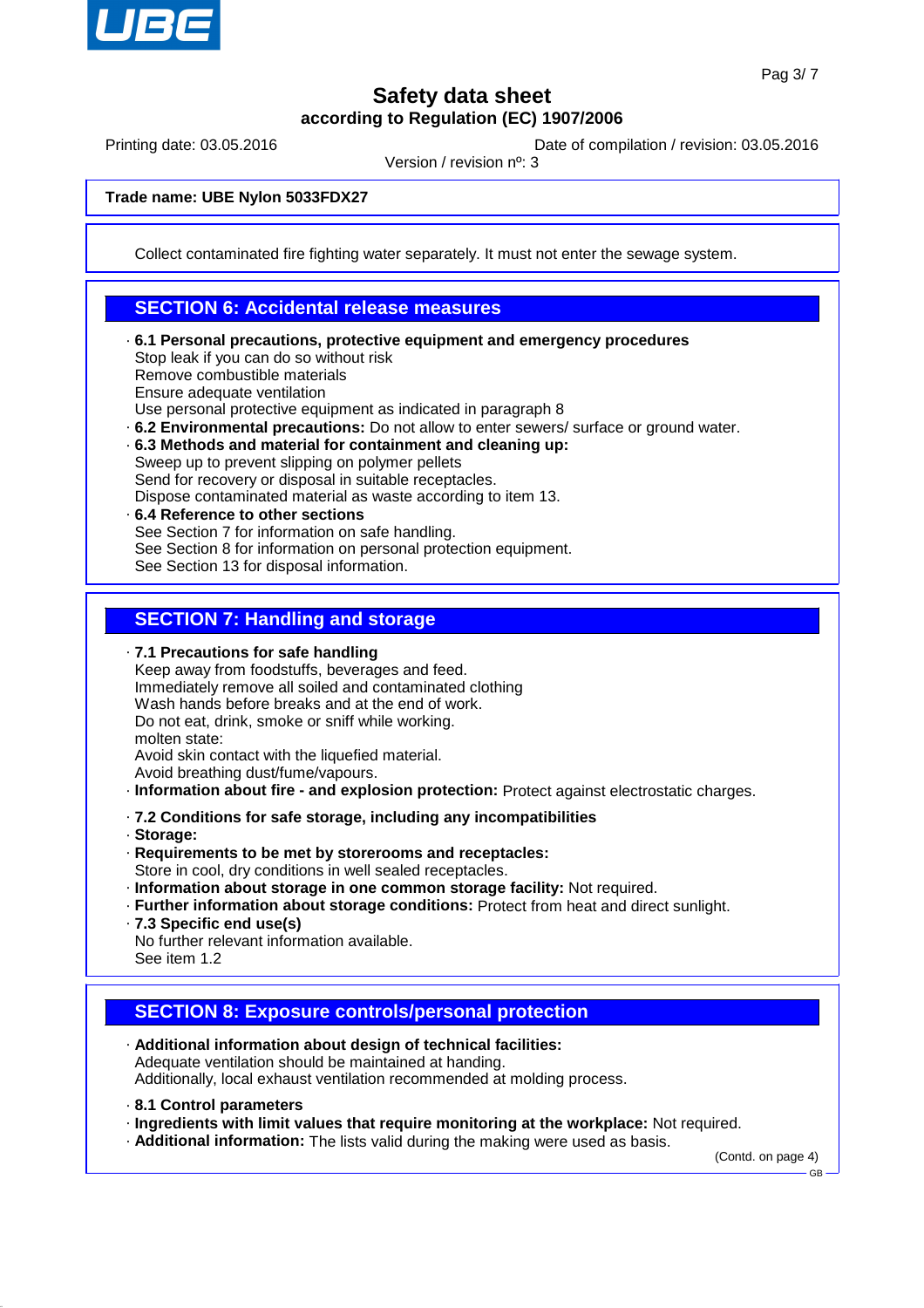

Printing date: 03.05.2016 **Date of compilation / revision: 03.05.2016** 

Version / revision nº: 3

**Trade name: UBE Nylon 5033FDX27**

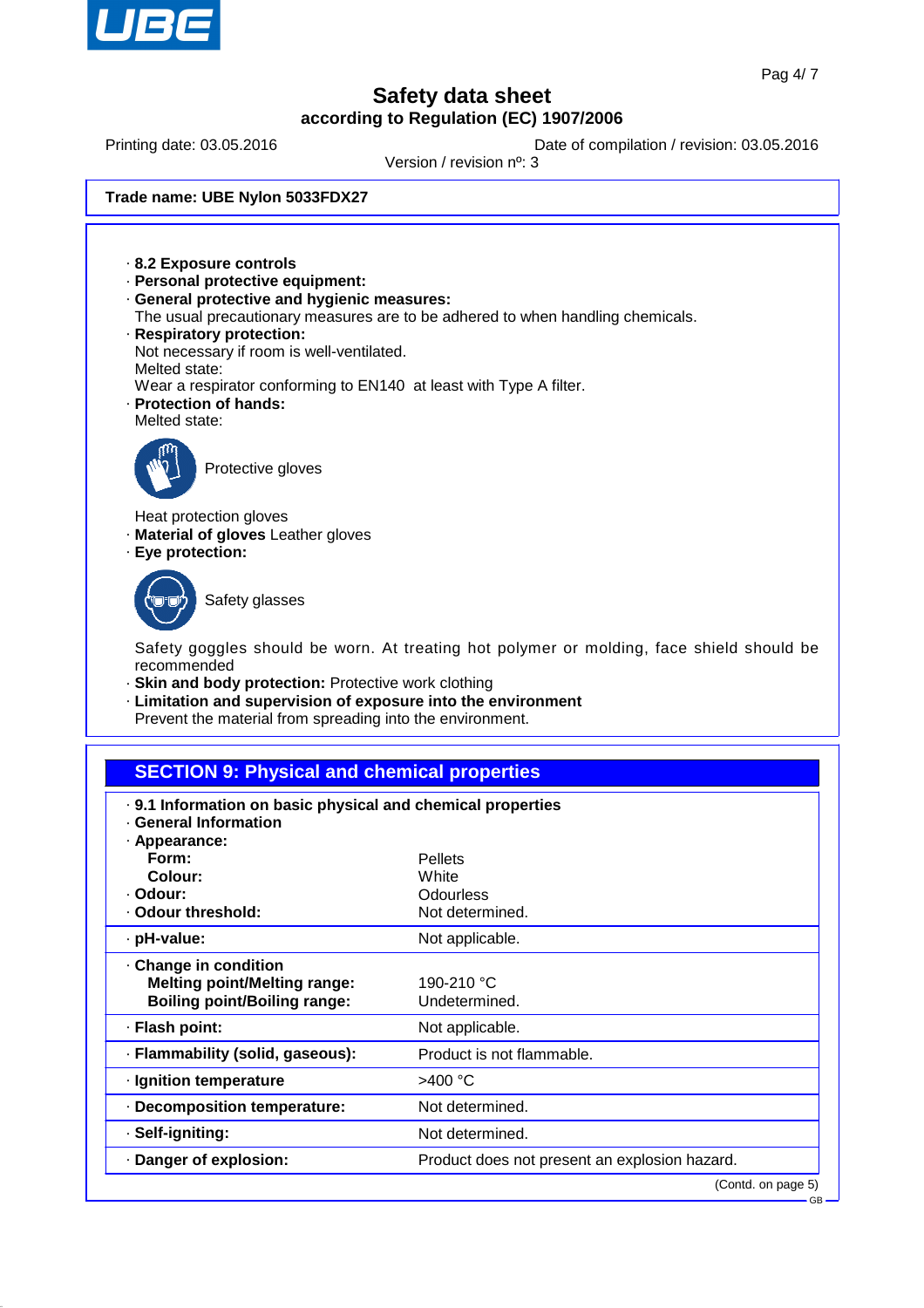

Printing date: 03.05.2016 **Date of compilation / revision: 03.05.2016** 

Version / revision nº: 3

**Trade name: UBE Nylon 5033FDX27**

| <b>Explosion limits:</b>                                   |                                            |  |  |  |
|------------------------------------------------------------|--------------------------------------------|--|--|--|
| Lower:                                                     | Not applicable.                            |  |  |  |
| Upper:                                                     | Not applicable.                            |  |  |  |
| · Vapour pressure:                                         | Not applicable.                            |  |  |  |
| ⋅ Density at 20 °C:                                        | 1.09-1,19 g/cm <sup>3</sup>                |  |  |  |
| · Relative density                                         | Not determined.                            |  |  |  |
| · Vapour density                                           | Not applicable.                            |  |  |  |
| <b>Evaporation rate</b>                                    | Not applicable.                            |  |  |  |
| · Solubility in / Miscibility with                         |                                            |  |  |  |
| water:                                                     | Insoluble.                                 |  |  |  |
| · Partition coefficient (n-octanol/water): Not determined. |                                            |  |  |  |
| · Viscosity:                                               |                                            |  |  |  |
| Dynamic:                                                   | Not applicable.                            |  |  |  |
| Kinematic:                                                 | Not applicable.                            |  |  |  |
| · Solvent content:                                         |                                            |  |  |  |
| VOC (EC)                                                   | 0.00%                                      |  |  |  |
| . 9.2 Other information                                    | No further relevant information available. |  |  |  |

### **SECTION 10: Stability and reactivity**

- · **10.1 Reactivity** Stable under ordinary conditions of use and storage.
- · **10.2 Chemical stability** Stable at environment temperature. The product is stable if stored and handled as prescribed/indicated
- · **Thermal decomposition / conditions to be avoided:** No decomposition if used according to specifications.
- · **10.3 Possibility of hazardous reactions**
- No hazardous reactions if stored and handled as prescribed/indicated. · **10.4 Conditions to avoid** Avoid heat, flames, sparks and other sources of ignition. Avoid high temperature
- · **10.5 Incompatible materials:** Oxidizing agents, acids, bases and reactive agents.
- · **10.6 Hazardous decomposition products:** Carbon monoxide and carbon dioxide Hydrogen cyanide (prussic acid)

### Ammonia

## **SECTION 11: Toxicological information**

- · **11.1 Information on toxicological effects**
- · **Acute toxicity** Based on available data, the classification criteria are not met.
- · **Primary irritant effect:**
- · **Skin corrosion/irritation** Not classified (Lack of data)
- · **Serious eye damage/irritation** Not classified (Lack of data)
- · **Respiratory or skin sensitisation** Not classified (Lack of data)
- · **Other information (about experimental toxicology):**

Aspiration hazard: No further relevant information available.

(Contd. on page 6)

GB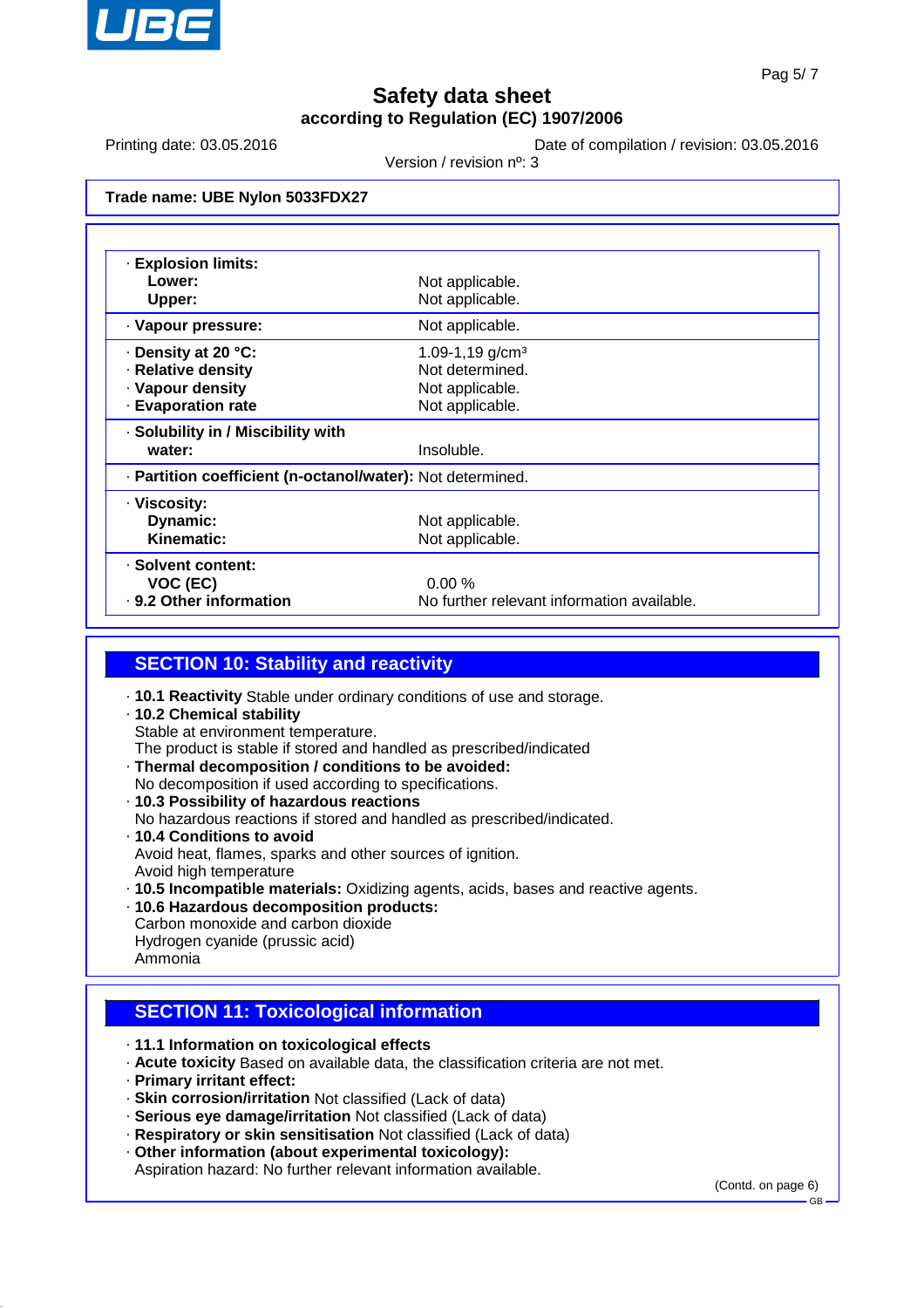

Printing date: 03.05.2016 **Date of compilation / revision: 03.05.2016** 

Version / revision nº: 3

**Trade name: UBE Nylon 5033FDX27**

- · **CMR effects (carcinogenity, mutagenicity and toxicity for reproduction)** No further relevant information available.
- · **Germ cell mutagenicity** Based on available data, the classification criteria are not met.
- · **Carcinogenicity** Based on available data, the classification criteria are not met.
- · **Reproductive toxicity** Based on available data, the classification criteria are not met.
- · **STOT-single exposure** Based on available data, the classification criteria are not met.
- · **STOT-repeated exposure** Based on available data, the classification criteria are not met.
- · **Aspiration hazard** Based on available data, the classification criteria are not met.

#### **SECTION 12: Ecological information**

- · **12.1 Toxicity**
- · **Aquatic toxicity:** No further relevant information available.
- · **12.2 Persistence and degradability** No further relevant information available.
- · **12.3 Bioaccumulative potential** No further relevant information available.
- · **12.4 Mobility in soil** No further relevant information available.
- · **12.5 Results of PBT and vPvB assessment**
- · **PBT:** Not applicable.
- · **vPvB:** Not applicable.
- · **12.6 Other adverse effects** No further relevant information available.

### **SECTION 13: Disposal considerations**

- · **13.1 Waste treatment methods**
- · **Recommendation**
- Chemical residues generally count as special waste

Must not be disposed together with household garbage. Do not allow product to reach sewage system.

Disposal must be made according to official regulations.

- · **Uncleaned packaging:**
- · **Recommendation:**
- Packaging may contain residues of the product and should be treated accordingly. Disposal must be made according to official regulations.

| <b>SECTION 14: Transport information</b> |                                                                |  |  |
|------------------------------------------|----------------------------------------------------------------|--|--|
| - 14.1 UN-Number                         | The substance is not classified under transport<br>regulations |  |  |
| · ADR, ADN, IMDG, IATA                   | None                                                           |  |  |
| 14.2 UN proper shipping name             | The substance is not classified under transport<br>regulations |  |  |
| · ADR, ADN, IMDG, IATA                   | None                                                           |  |  |
| · 14.3 Transport hazard class(es)        | The substance is not classified under transport<br>regulations |  |  |
| · ADR, ADN, IMDG, IATA                   |                                                                |  |  |
| · Class                                  | None                                                           |  |  |
|                                          | (Contd. on page 7)                                             |  |  |